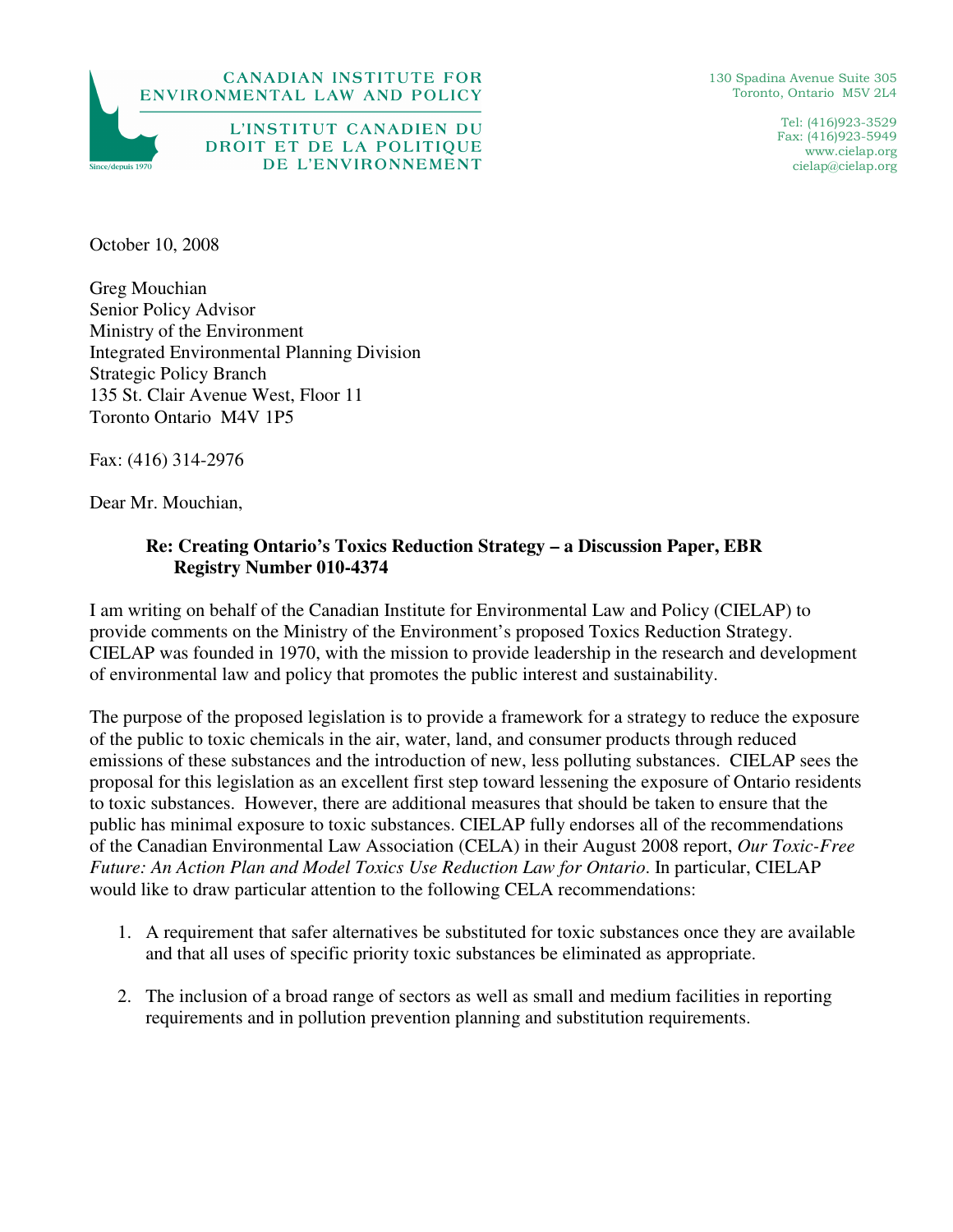3. The establishment of an independent university-based research institute to advance toxic use reduction and safe substitution.

In addition, CIELAP recommends:

- 4. Support for the development of green chemistry.
- 5. Research on the potential risks of emerging toxic substances, including those found in pharmaceuticals, personal care products, and the products of nanotechnology.

### **1. A requirement that safer alternatives be substituted for toxic substances once they are available and that all uses of specific priority toxic substances be eliminated as appropriate**

Using a system of priority setting, substances may be categorized into different priorities, such as the categories of high priority, medium priority, and low priority used in the *Canadian Environmental Protection Act*. Substances of high priority (those posing the greatest risk to the environment and health) should be targeted for assessment of safer alternatives and eventual replacement. Companies would then have to create a substitution plan for replacing the high priority substance with a safer, less toxic alternative. Similar plans are currently being developed in Europe and the United States.

### **2. The broad range of sectors as well as small and medium facilities in reporting requirements and in pollution prevention planning and substitution requirements**

When toxic chemicals are being released, in particular those that are highly hazardous, it is important to realize that even small quantities may cause harm. In the case of some very toxic chemicals, any release is dangerous (for example, the case of dioxins, lead and mercury).

Release of these substances, whether from a large facility or a small one, may result in toxic exposures that do not significantly change depending of the size of the facility releasing them. Therefore it is important to ensure that small and medium facilities are subject to reporting, pollution prevention planning and substitution requirements.

# **3. The establishment of an independent university-based research institute to advance toxic use reduction and safe substitution**

The establishment of an institution to support a toxic reduction program has been fundamental to the success of the Massachusetts program. Universities often have the knowledge and expertise to aid businesses in determining the toxins used or produced in their facilities, as well as methods for reduction of those toxins or substitution of safer alternatives.

Further, with appropriate funding, universities often have the expertise to engage in research on new methods that would result in a reduction in toxic substance use or emissions, as well as research on safer alternatives to substances currently in use.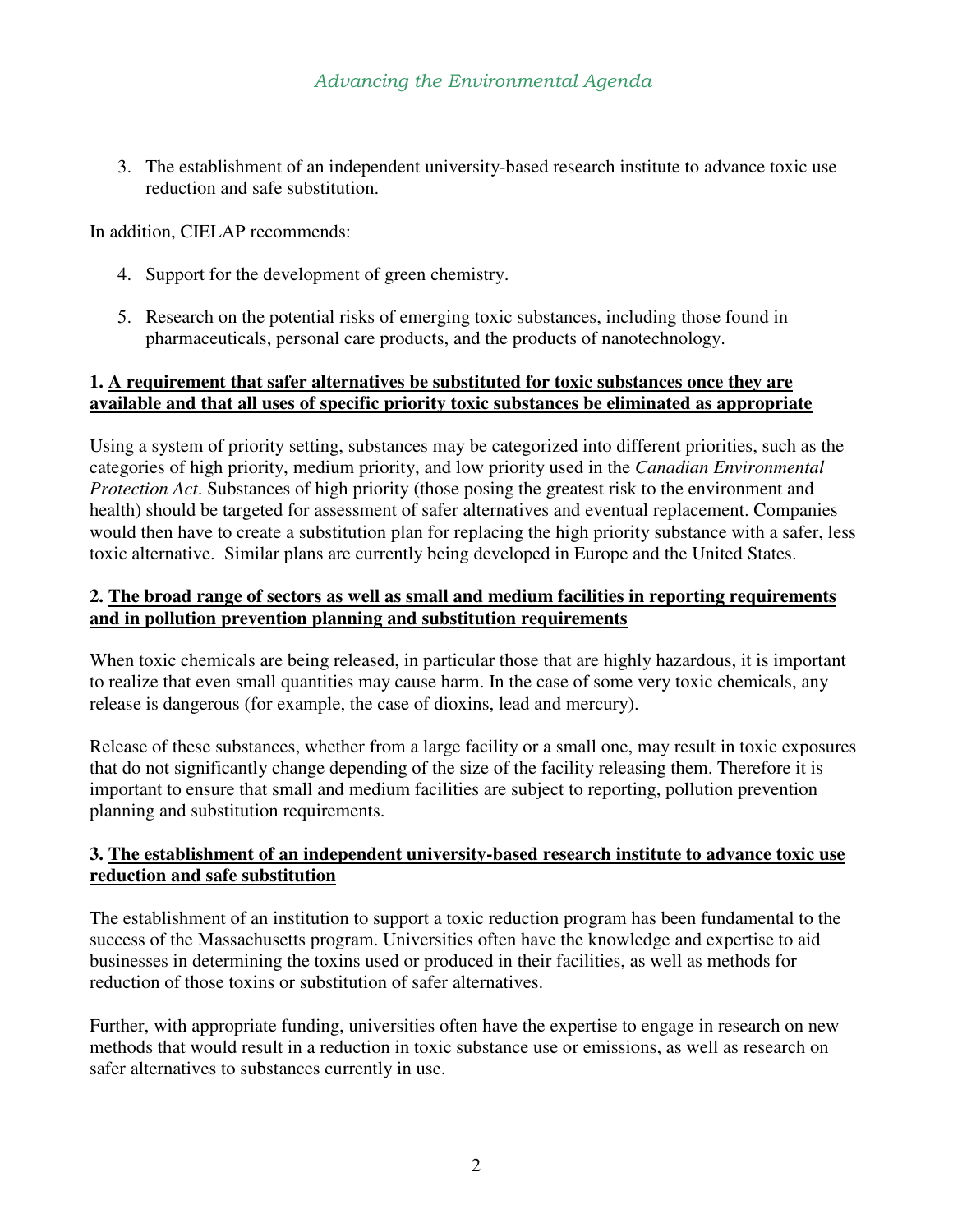# **4. Support for the development of green chemistry green chemistry**

CIELAP supports provincial government engagement in the development of green chemistry to provide safer alternatives to toxic substances. In this regard, we wish to draw the Ministry's attention to the principles developed, and other research undertaken, on green chemistry by Clean Production Action. These can be found at http://www.cleanproduction.org/Green.php.

As with all innovative technologies, it is important to exercise precaution to ensure that any potential, unintended impacts on the environment and human health are researched and understood.

## **5. Research on the potential risks of emerging toxic substances, including those found in pharmaceuticals, personal care products, and the products of nanotechnology**

When determining which substances must be included on any list of toxic or priority substances in the future, it is essential that the Ministry be aware of, and conduct research into, the potential risks of emerging toxic substances, including those found in pharmaceuticals, personal care products, and the products of nanotechnology.

CIELAP's recent work has brought attention to some of these potential risks. CIELAP's 2006 report, *There is No "Away" - Pharmaceuticals, Personal Care Products, and Endocrine-disrupting Substances: Emerging Contaminants Detected in Water* – available at http://cielap.org/pdf/NoAway.pdf – highlighted research revealing concerns about the effects of emerging contaminants such as antibiotics and endocrine-disrupting compounds on human health and the environment. The report recommended further research to better understand the environmental impacts of pharmaceuticals and related compounds.

In addition, CIELAP's has published two recent discussion papers addressing the need for a policy framework for nanotechnology in Canada – available at

http://www.cielap.org/pdf/NanoFramework.pdf and http://www.cielap.org/pdf/2008NanoUpdate.pdf. CIELAP's reports have observed that, while the environmental and health effects of nanomaterials are largely unknown, in a number of studies nanoscale particles have been found to be substantially more toxic and reactive biologically than larger particles of the same material.

It is therefore essential that the Ministry monitor, and engage in assessments of, the potential risks of emerging toxic substances, such as those found in pharmaceuticals, personal care products, and of nanomaterials. Where appropriate these emerging substances should be included in lists of toxic substances and dealt with under the province's toxics reduction legislation.

In addition to endorsing the CELA's recommendations in its August 2008 report and model legislation, (available at

http://cela.ca/uploads/f8e04c51a8e04041f6f7faa046b03a7c/609bToxic\_FF\_Model\_Bill.pdf). CIELAP further supports the recommendations submitted by CELA in its September 2008 submissions to the Ministry of the Environment in response to the EBR registry notice on specific changes to address elements of the government's proposed strategy (available at

http://cela.ca/uploads/f8e04c51a8e04041f6f7faa046b03a7c/628\_Ont\_TRS\_Sub.pdf).